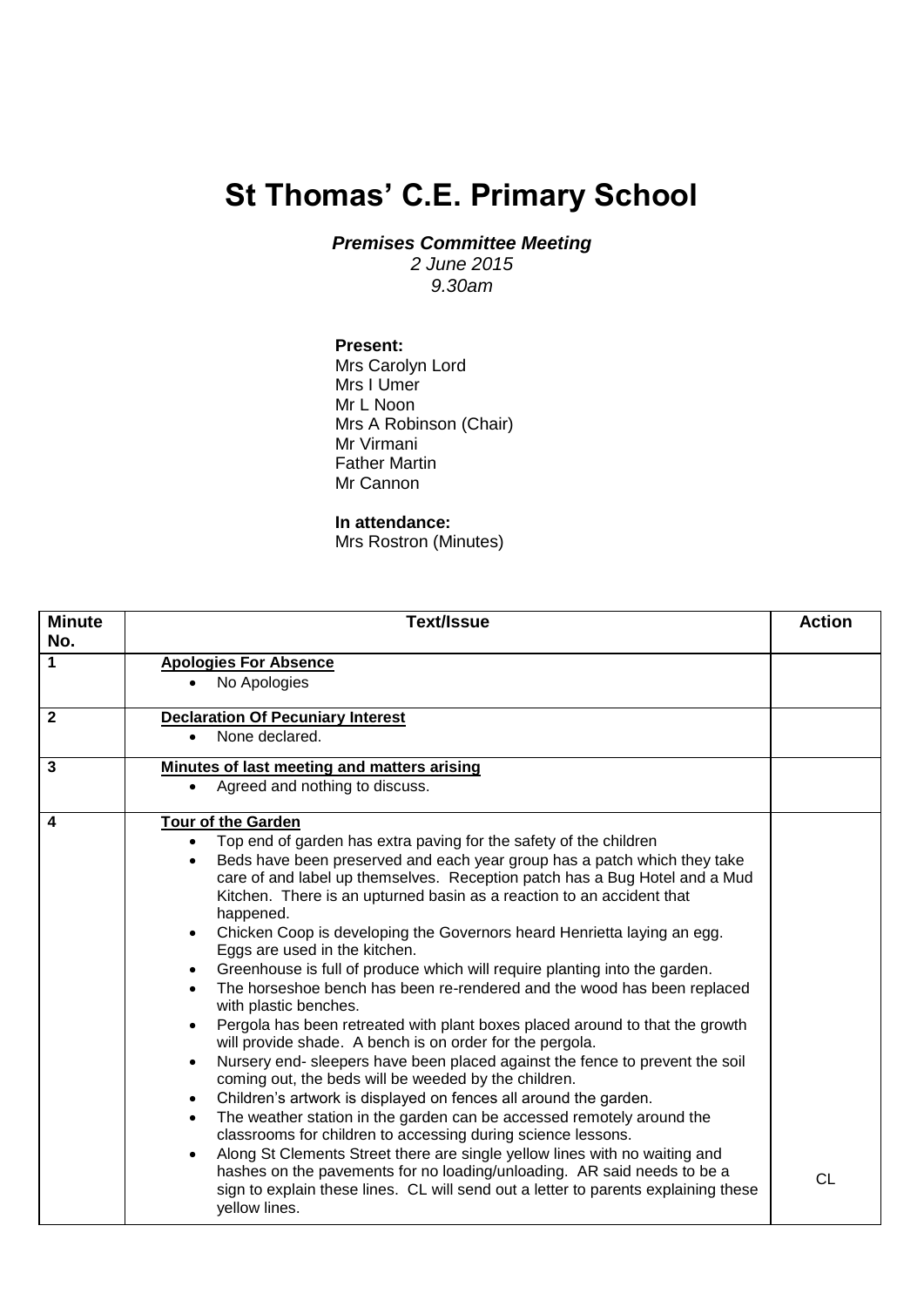|   | School boards are left out on St Clements Street all day.<br>$\bullet$                                                     |           |
|---|----------------------------------------------------------------------------------------------------------------------------|-----------|
|   | Anderson shelter is still up for access during History lessons.                                                            |           |
|   | Floor plan of garden on one of the fences for everyone to get to know the                                                  |           |
|   | garden layout.                                                                                                             |           |
|   | A Fire Pit is on order for in the Woodland area.<br>$\bullet$                                                              |           |
|   | Outdoor area has been developed extensively as was set out in the School                                                   |           |
|   | Development Plan to allow for outdoor provision in the curriculum.                                                         |           |
|   | AR had a phone call from the Neighbourhood Co-ordinator for the area who                                                   |           |
|   | said the Council will fit bollards on St Clements Street, AR will keep informed.                                           | AR        |
| 5 | <b>Mini Bus</b>                                                                                                            |           |
|   | CL would like the Governors to consider the purchase of a school mini bus.<br>$\bullet$                                    |           |
|   | Would prefer to purchase rather than lease but have no costings yet. Would                                                 |           |
|   | consider a second had mini bus. Discussed a 12-15 seater sized mini bus.                                                   |           |
|   | DD is currently investigating costs and LN has passed grant information to him.<br>$\bullet$                               | DD/LN     |
|   | Also running costs need to be considered LN to investigate. The weight of the                                              |           |
|   | mini bus would also need to be considered so that staff can drive on their                                                 |           |
|   | current licence with Midas Training. Midas Training could be provided within                                               |           |
|   | school for all staff required to drive. IU could arrange this.                                                             | IU        |
|   | BCHS have one which St Thomas' has used previously but this needs to be<br>$\bullet$                                       |           |
|   | booked in advance and preference is given to BCHS.                                                                         |           |
|   | Will lessen the times that external sport activities rely on staff to transport which<br>$\bullet$                         |           |
|   | has safe guarding issues for staff for insurance.                                                                          |           |
|   | Costs currently for local transportation via taxi mini bus are £60 approximately.<br>$\bullet$                             |           |
|   | Trip to Manchester for Boccia proved very expensive.                                                                       |           |
|   | Possibility of making wheelchair accessible which is the purchase of a simple<br>$\bullet$                                 |           |
|   | gadget but would lose 3 seats.                                                                                             |           |
|   | DD would use through the holidays when running various activities for both<br>pupils and adults.                           |           |
|   | Use of the mini bus could be opened up to allow use by the Church or wider                                                 |           |
|   | community. Need to look at impact on insurance. LN to investigate. This                                                    |           |
|   | would be discretionary.                                                                                                    | LN        |
|   | LN stated would be useful for sport activities which are becoming more<br>$\bullet$                                        |           |
|   | frequent.                                                                                                                  |           |
|   | Governors in agreement to investigate further.                                                                             |           |
|   | LN to get idea of cost (including garaging and security) and any funding<br>$\bullet$                                      | LN        |
|   | available and bring information into the Governors Finance meeting.                                                        |           |
| 6 | Emma                                                                                                                       |           |
|   | This person is working towards developing the garden. Currently works one<br>٠                                             |           |
|   | day per week at £150 per day.                                                                                              |           |
|   | Deals with preparation and crop rotation, maintaining garden, works well with<br>$\bullet$                                 |           |
|   | the children and has a current DBS.                                                                                        |           |
|   | Possibility of coming in to look after the garden during school holidays as<br>$\bullet$                                   |           |
|   | previously the garden lost produce due to school closure.                                                                  |           |
|   | Days can be increased if required.<br>$\bullet$                                                                            |           |
|   | Currently costs £5700 per year, would be £7800 to include holiday cover.                                                   |           |
|   | JV suggested gaining other quotes from local gardeners to compare. CL<br>$\bullet$                                         | <b>CL</b> |
|   | suggested ground maintenance but not sure they would work well with the                                                    |           |
|   | children. Would require to be DBS cleared and able to work with children with                                              |           |
|   | relevant knowledge.                                                                                                        |           |
| 7 | <b>Pest Control</b>                                                                                                        |           |
|   | Rats seem to have moved due to being disturbed by the road works and have<br>$\bullet$                                     |           |
|   | relocated within the school grounds.                                                                                       |           |
|   | Pest Control come fortnightly to put out bait boxes, whilst within school they<br>$\bullet$                                |           |
|   | saw a number of rats go into Amina Hall's cellar. There found 5 rat tunnels and<br>confirmed that the bait is being eaten. |           |
|   | Governors suggested baiting drains. Also discussed                                                                         |           |
|   | $\bullet$<br>Rats been seen going into the chicken coop, the netting has now been doubled                                  |           |
|   | $\bullet$<br>and offset to prevent their access.                                                                           |           |
|   | A device can be purchased for £50 which emits a frequency which rats don't                                                 |           |
|   | like, CL to look into this and check if it can be used outdoors (purchase 2).                                              | CL        |
|   | Also affects ants, AR said would bring into school something similar but for only                                          | AR        |
|   | for ants to use in the Staff Room.                                                                                         |           |